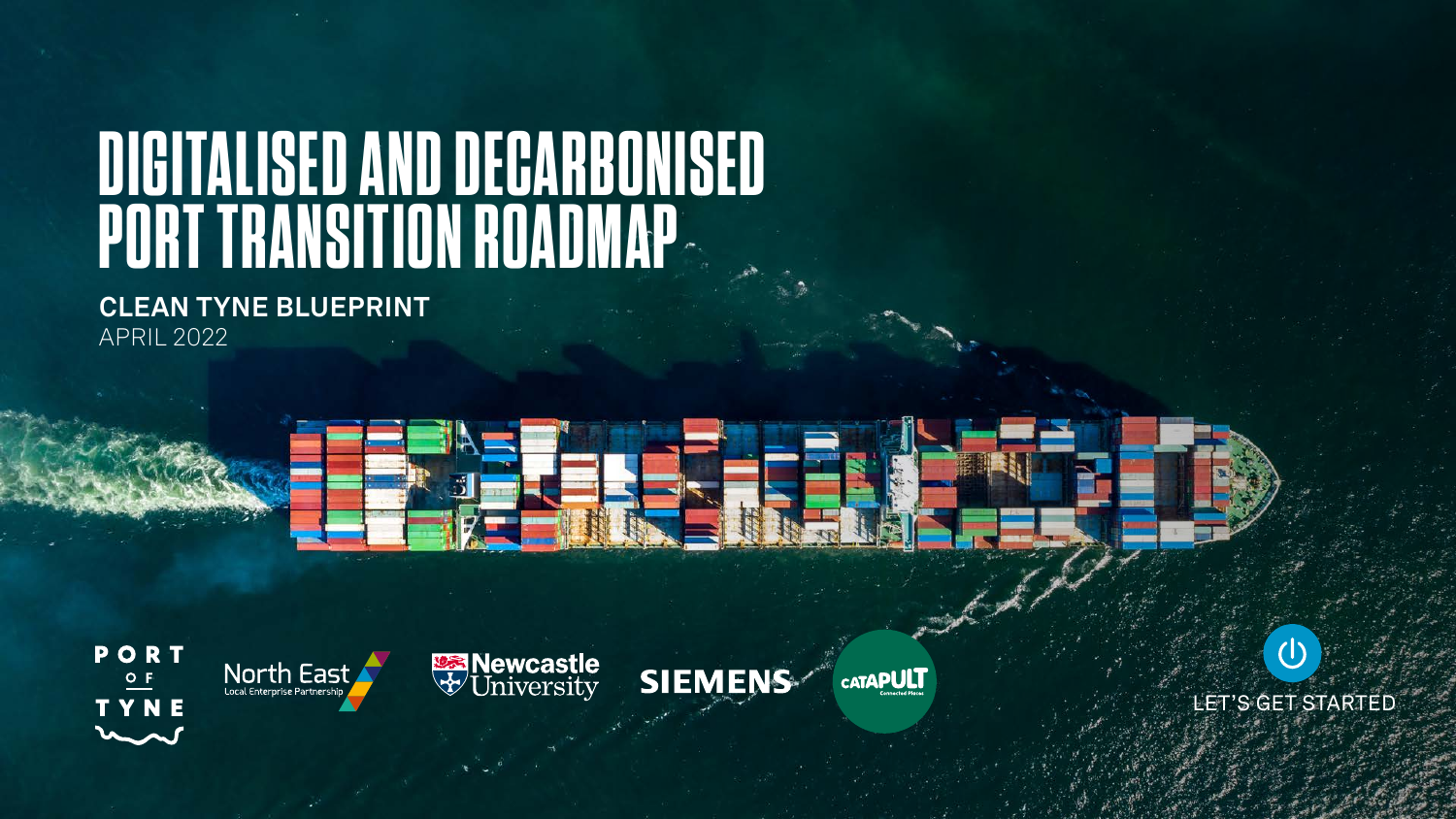$\bullet$ 



#### **INTELLIGENT CONTROL**

Smart and stand-alone micro-grids with integrated renewable energy systems, intelligent control of switchgear, energy storage and electric equipment demand management.

#### **ENERGY STORAGE**

Integrated storage technologies used to balance energy supply and demand, and provide flexibility to reduce emissions, costs, and stress on infrastructure.

#### **ELECTRIC VEHICLE CHARGING**

Integrated services for electric vehicles (EV) charging including on-site electrical infrastructure and controls.

# **FULL SHORE POWER**

Fully electric supply to reduce ship berth emissions at port.

### **ASSET HEALTH MANAGEMENT**

Integrated sensors with real-time data feeds that enable optimised performance and the ongoing condition assessment of assets.

# **INTEGRATED OF ONSITE RENEWABLE ENERGY**

Energy generation decoupled from a reliance on fossil fuels and a grid network supply to onsite renewably sourced energy.

### **ELECTRICATION OF CARGO HANDLING EQUIPMENT**

Electric powered cargo handling equipment (CHE) to eliminate exhaust emissions from diesel, gas, or propane plant.

 $\bullet$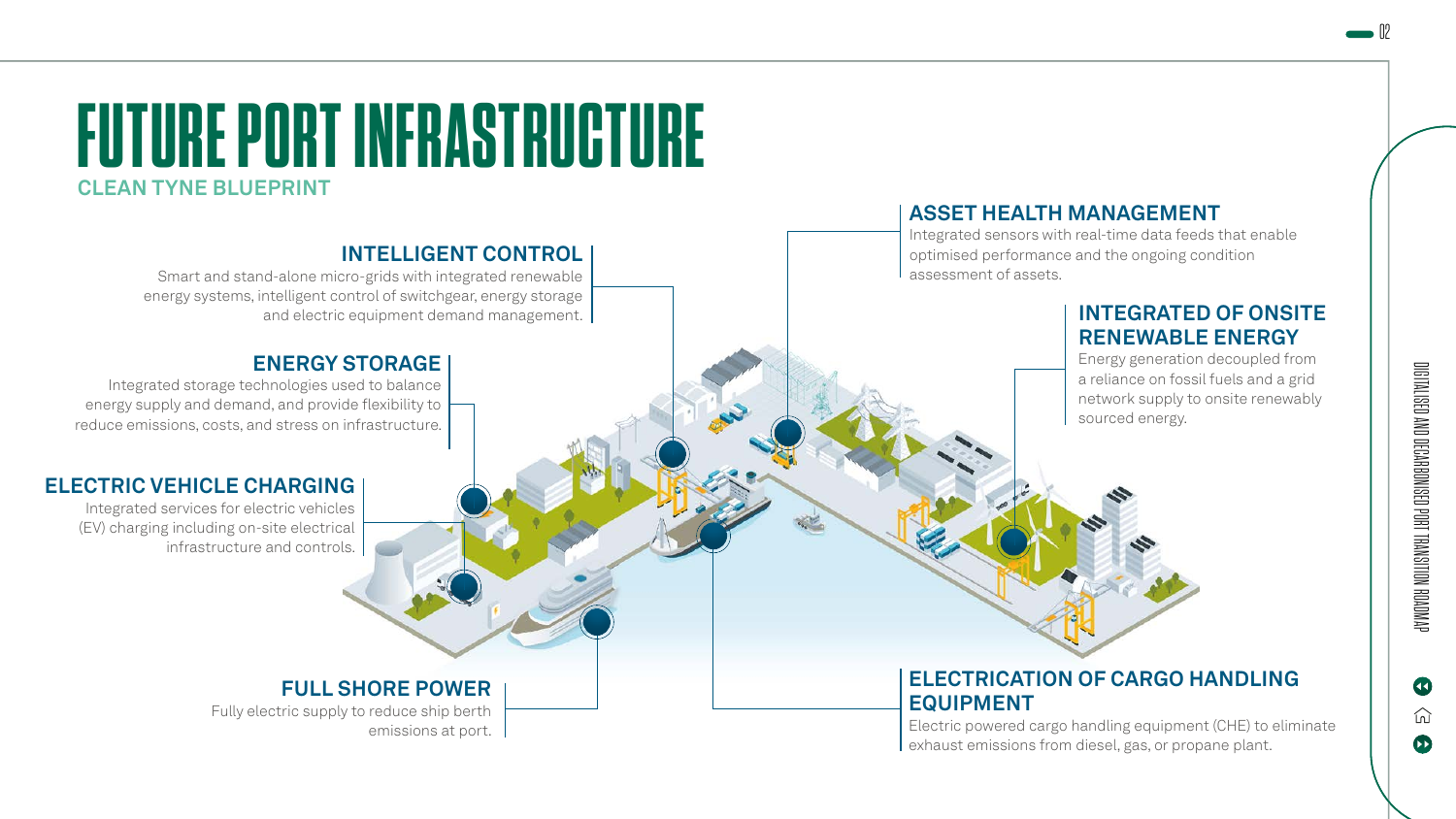# **PROJECT OVERVIEW CLEAN TYNE BLUEPRINT**

# **BACKGROUND**

The International Maritime Organisation (IMO) has set a global 2050 target to reduce shipping emissions by 50% compared to 2008 levels. This will require holistic decarbonisation and presents a huge opportunity for the UK to build on the strength of its maritime sector to become a centre of excellence in clean shipping. Digital applications are one of the core enablers for future low-carbon ports and could allow operators to access an estimated economic contribution of \$650-890 million per year attributed to the sectors decarbonisation. However, digitalisation of port operations will see radically new ways of working that will require successful case studies.

The Port of Tyne is an ideal organisation to become a clean port exemplar – handling cargo from 5 continents and boasting leading-edge facilities on the River Tyne in North East England, served by a network of sea routes, major roads and railways. As one of the UK's most innovative and efficient deep-sea ports, they have developed a decarbonisation roadmap, with an ambition to electrify the entire port by 2040. The site has significant renewable energy generation potential, with 75 hectares of accessible land — including Tyne Dock, Royal Quays Enterprise Park, Howdon and Morston, and North Bank. The port is also already working on an asset electrification programme, involving the transformation of legacy material handling assets from diesel to low-carbon electricity.

# **TRANSITION ROADMAP**

To support the decarbonisation transition, the Clean Tyne project set out to define cleaner, sustainable and more effective operations, and to inspire a change of mindset in the maritime industry.

Clean Tyne consortium partners have identified a timeline of interventions required to achieve a digitalised and decarbonised Port of Tyne – The Transition Roadmap. This roadmap is applicable to ports across the UK and identifies practical actions required across four key intervention streams. Namely,

- energy generation and asset electrification,
- business models.
- digital platform development, and
- infrastructure development.

If net-zero emissions are to be achieved these interventions must be delivered together, informing and interacting with each other as port operations develop. Whilst this roadmap sets out a possible timeline for implementing changes, we recognise that this requires port authorities to take a proactive stance through improving circular economy synergies, investing in new infrastructure, and redeveloping existing port areas to support new services.

# **CONSORTIUM PARTNERS**

Hover over the partner logos to find out more



#### **ABOUT SIEMMENSINGIN ENACHSSCRYAPULT**

New Rew the Placities Oa Eyish per the UK's induced in tSlaven Manstkies TP (kainakius 13 ja typikuldą i spisikuly) til Konci fundangaatiikame.<br>araphadefigaties filland teid i ists (nice james piesieti yrit liidu (gild artalytik kaam y. **ploadicle@dispierstebrant&fationhatedasediutgedpaterodlic** bortlüdgyttuftiive, sitest lagud fa filoas Roin gill amptigi idler, tho Elekstellen lyden katumpokrittian med et in ta pricetty om by att fra bradtiki chea s **weders adeingt de la minder to the model of the minder of the minder of the minder of the minder of the minder** businesses and public sector leaders to cutting-a Bedgebuchsfeating hat oe spark and the boat digital governess, ole world  $\omega$ e we enpower of the tackling their transformation the conduction of  $\epsilon$ SME satic blahad gestkes called pew solutions that form the every with, spread prosperity, and eliminate carbon.

 $\bullet$ 

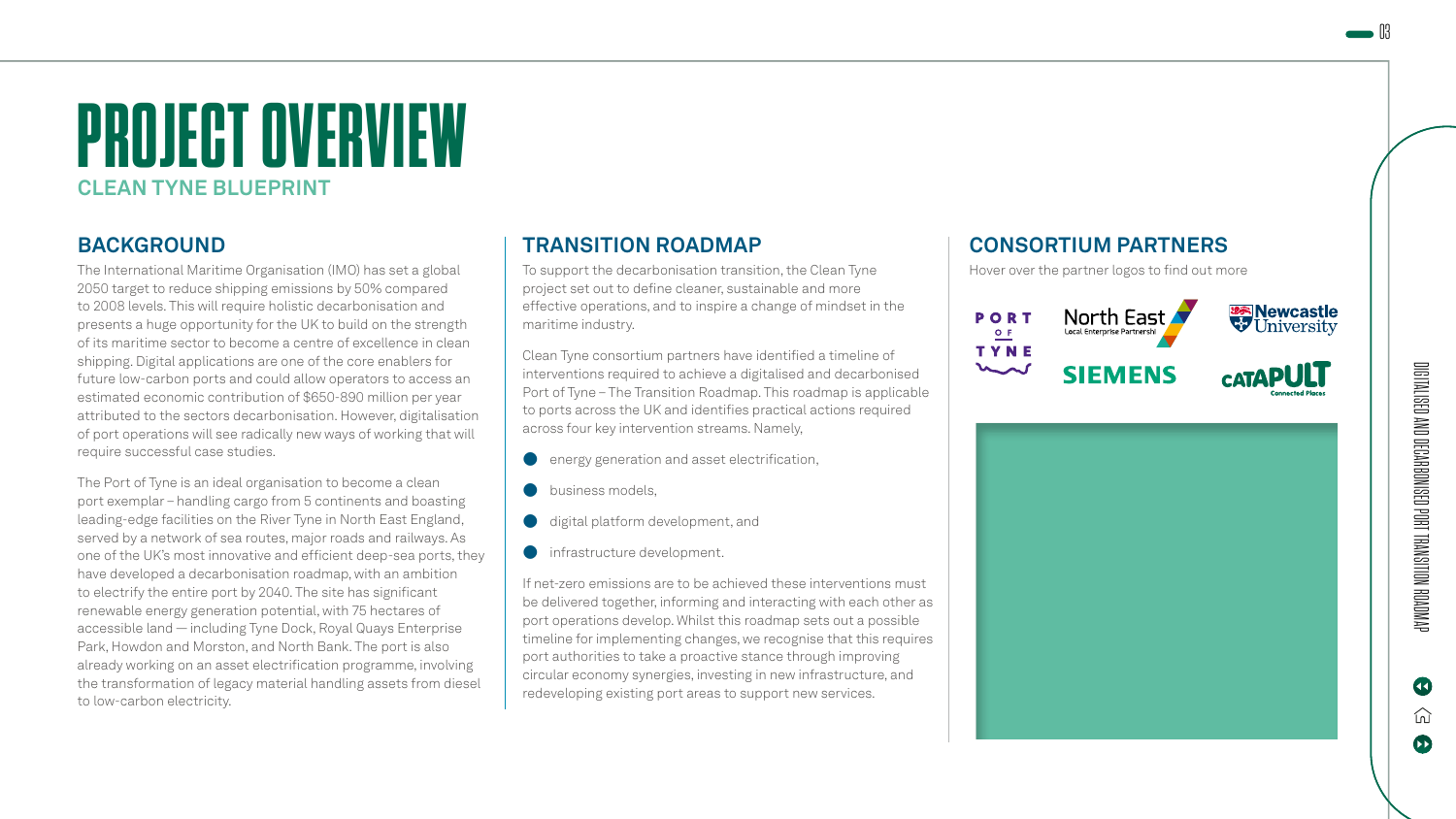

AAMOAND RECAABONISED PORT TRANSITION ROADAP DIGITALISED AND DECARBONISED PORT TRANSITION ROADMAP

 $\qquad \qquad \blacksquare$ 

Œ 仞

 $\blacktriangle$